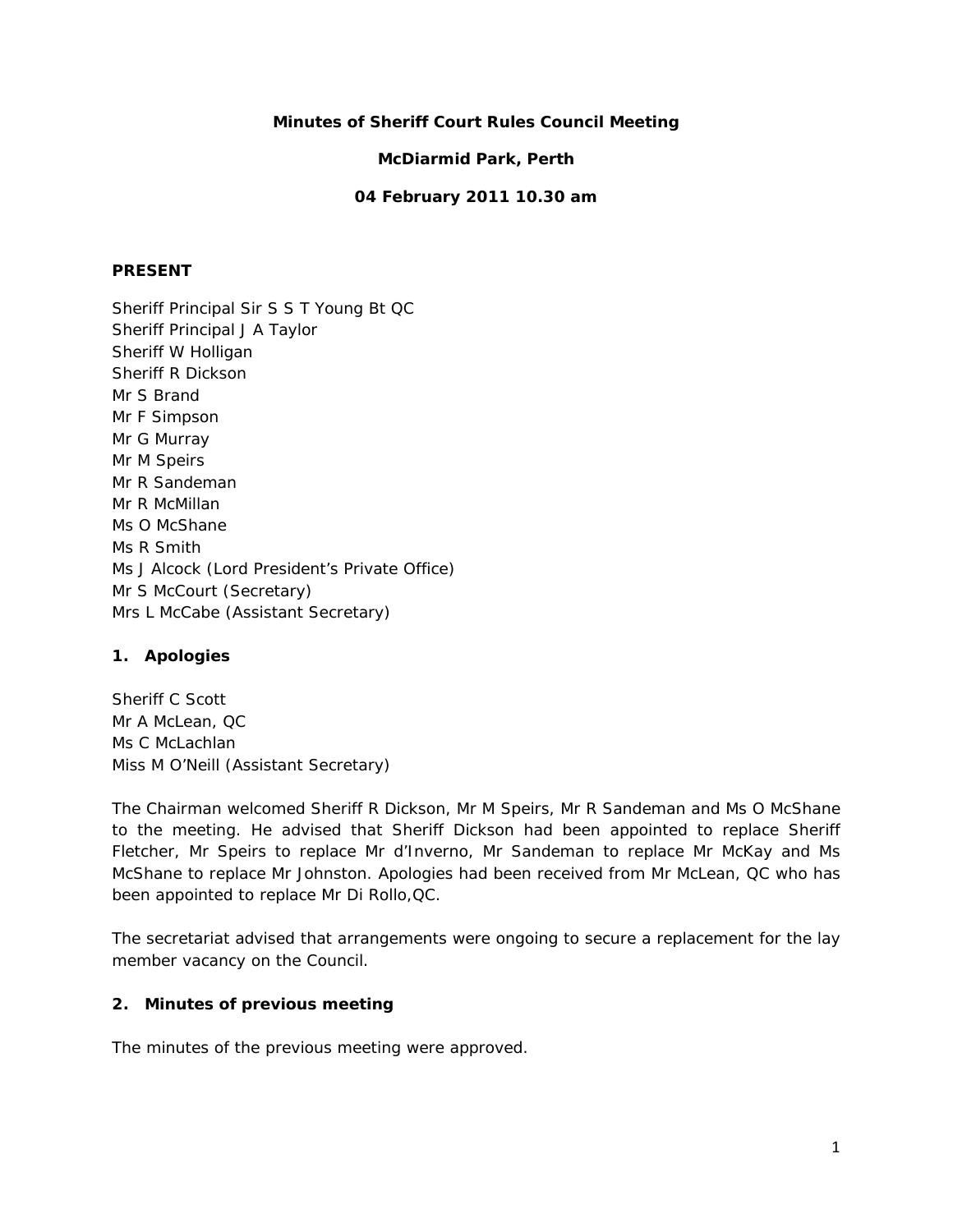### **Matters arising**

#### Equality Act 2010

The drafter undertook to provide a short paper on the issues raised including what the Council might reasonably be expected to do in the performance of their function under section 34 of the Sheriff Courts (Scotland) Act 1971, for the next meeting. The Chairman advised that he will write again to Lord Wallace about the need for Government departments to give sufficient notice of potential new legislation.

### **Action: The drafter to provide a short paper for consideration at the next meeting**

### **Chairman to write to Lord Wallace**

#### Bankruptcy & Diligence (S) Act 2007 - Admiralty actions

Sheriff Holligan advised the meeting that he and Mr McCourt had recently met to discuss the draft provisions and that further drafting instructions would be issued next week. The Council confirmed that they had no objection to Mr McLean, Solicitor, Brodies being consulted over the revised draft provisions.

Protective Costs Orders: European Commission Reasoned Opinion – Infringement No 2006/4033

The Council at an earlier meeting had agreed in principle to having similar rules in the sheriff court as that in the Court of Session. The rules which are to apply in environmental cases are still under consideration. In relation to stage two of the process, a joint consultation of both the Sheriff Court and the Court of Session Rules Councils will be undertaken in due course.

Miscellaneous Instrument 1 of 2011:

#### Change of Name of Party

The sub-committee set up to take a look at the practicalities of making the procedure work is still to meet. The Court of Session Rules Council is due to discuss the matter on 14 February 2011 and the sub-committee will meet shortly thereafter. The Chairman invited Ms O McShane to join the sub-committee as a replacement for Mr A Johnston.

#### **Action: Meeting of sub-committee to be set up.**

Ordinary Cause Personal Injury Rules/ Summary Cause Personal Injury Rules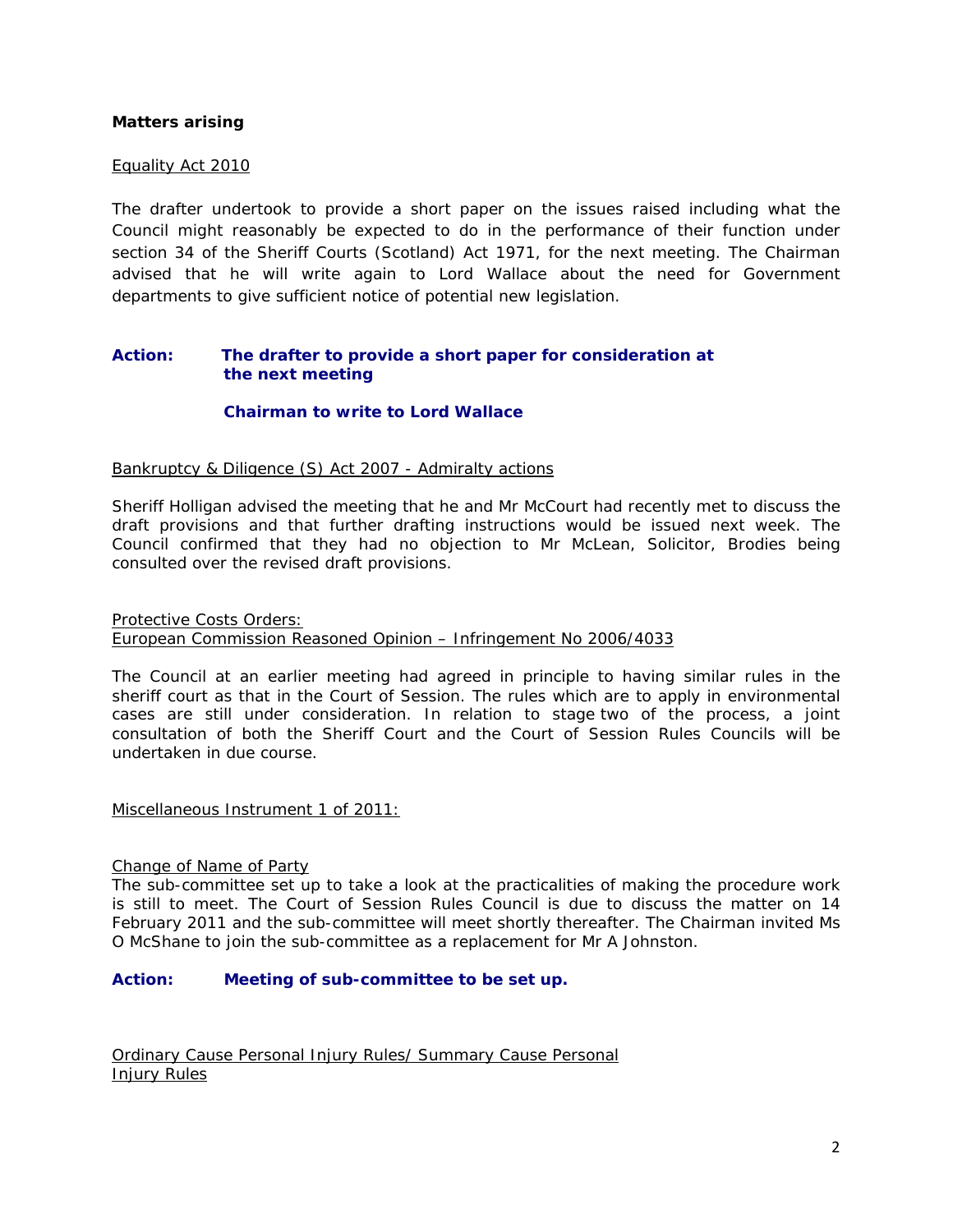Members of the Ordinary Cause Committee discussed this matter at their meeting on 27 January 2011 and agreed that once the drafter had prepared a revised version of the draft provisions in similar terms to that of the Court of Session, they should be circulated by email to members for consideration. The Council today agreed that the matter should thereafter be cleared by members of the Ordinary Cause Committee for inclusion in the next but one Miscellaneous Instrument.

### **Action: The Secretariat to instruct the drafter to prepare revised draft provisions**

### **The Ordinary Cause Committee to clear provisions for inclusion in the next but one Miscellaneous Instrument**

### Child Welfare Cases

The Chairman advised that at a recent meeting with the Lord President he had raised the possibility of introducing new rules to deal with these cases and the Lord President had responded sympathetically, at least in principle. The Chairman also advised that he would contact Sheriff S Raeburn to seek her views.

# **Action: The Chairman to write to Sheriff Raeburn**

### **3 Judicial Expenses**

Members agreed to continue consideration of the matter until the May meeting to enable the proposed amendment of the general regulation to be discussed by the Lord President's Advisory Committee (LPAC) at its next meeting which is not likely to be until late February/early March.

### **4 Regulated Agreements**

Sheriff Principal Taylor spoke to the sub-committee's recommendation that it is unnecessary to make any specific provision in the rules and after discussion, members agreed. The secretariat undertook to write to all those who corresponded informing them of the Council's decision. Further the Council agreed that the relevant sections of the current time to pay direction/time order application Forms contained within the four main sets of rules be amended to provide that a debtor is required to attach a copy of the regulated agreement if this had been retained and provide details of the agreement where known.

#### **Action: Instructions to be issued. The Chairman to clear for inclusion in the forthcoming Miscellaneous Instrument**

 **The secretariat to write to all those who corresponded** 

**5. Contempt of Court**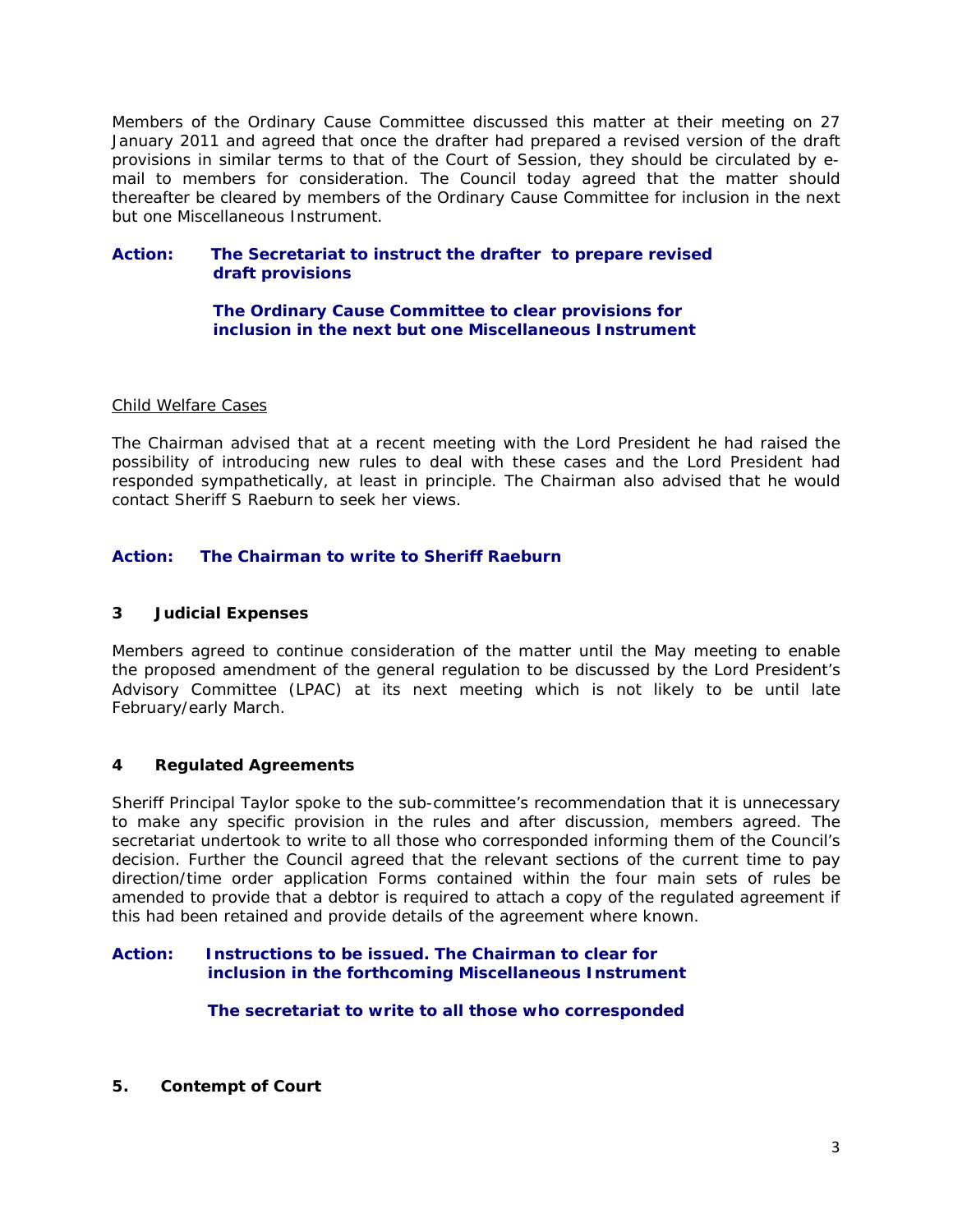Having considered the contempt of court draft instrument, members offered their comments which were to be conveyed to the Court of Session Rules Council for consideration by them at their meeting on 14 February 2011.

## **Action: Secretariat to convey the Council's comments to the Court of Session Rules Council**

### **6. Miscellaneous SI 1 of 2011**

The Council considered the draft instrument and the Note from the drafter, and subject to some minor amendments agreed that the provisions be remitted to the Sheriff Court Rules Council Ordinary Cause Committee for further consideration and clearance.

### **Action: The Ordinary Cause Committee to clear provisions for inclusion in the forthcoming Miscellaneous Instrument**

# **7. Definition of "family action" in OCR 33.1(1)**

Having considered the paper from the secretariat along with an e-mail from Sheriff Holligan in relation to the definition of "family action" as defined in Rule 33.1 of the Ordinary Cause Rules 1993 and whether an application for the appointment of a person as a guardian should be raised as a family action, the Council agreed that it should, and proposed deletion of OCR 33.1(1)(h)(ii) and repeal of paragraph 4 of the Act of Sederunt (Family Proceedings in the Sheriff Court) 1996.

# **Action: Instructions to be issued. The Chairman to clear for inclusion in the forthcoming Miscellaneous Instrument.**

### **8. 1996 Hague Convention on Jurisdiction**

The Council considered the policy papers produced relating to the Convention, which allows for the establishment of uniform rules with other countries. The Council agreed, in principle, that rules are required in relation to Articles 8 and 9 of the Convention, and that any new rules should be along similar lines to those which are contained in the Act of Sederunt (Jurisdiction, Recognition and Enforcement of Judgements in Matrimonial Matters and Matters of Parental Responsibility Rules) 2006.

The Council agreed that Sheriff Dickson and Mr Murray, would consider the draft rules before being then cleared by the Chairman. The Council noted that policy holders have stated it is essential that rules in Scotland are in place by April to ensure the UK can ratify the Convention and this may not allow sufficient time in which to prepare for commencement of new rules. The Chairman advised that he would write to Lord Wallace over concerns that the Council has with being asked to consider policy papers at such late notice.

### **Action: Instructions to be issued**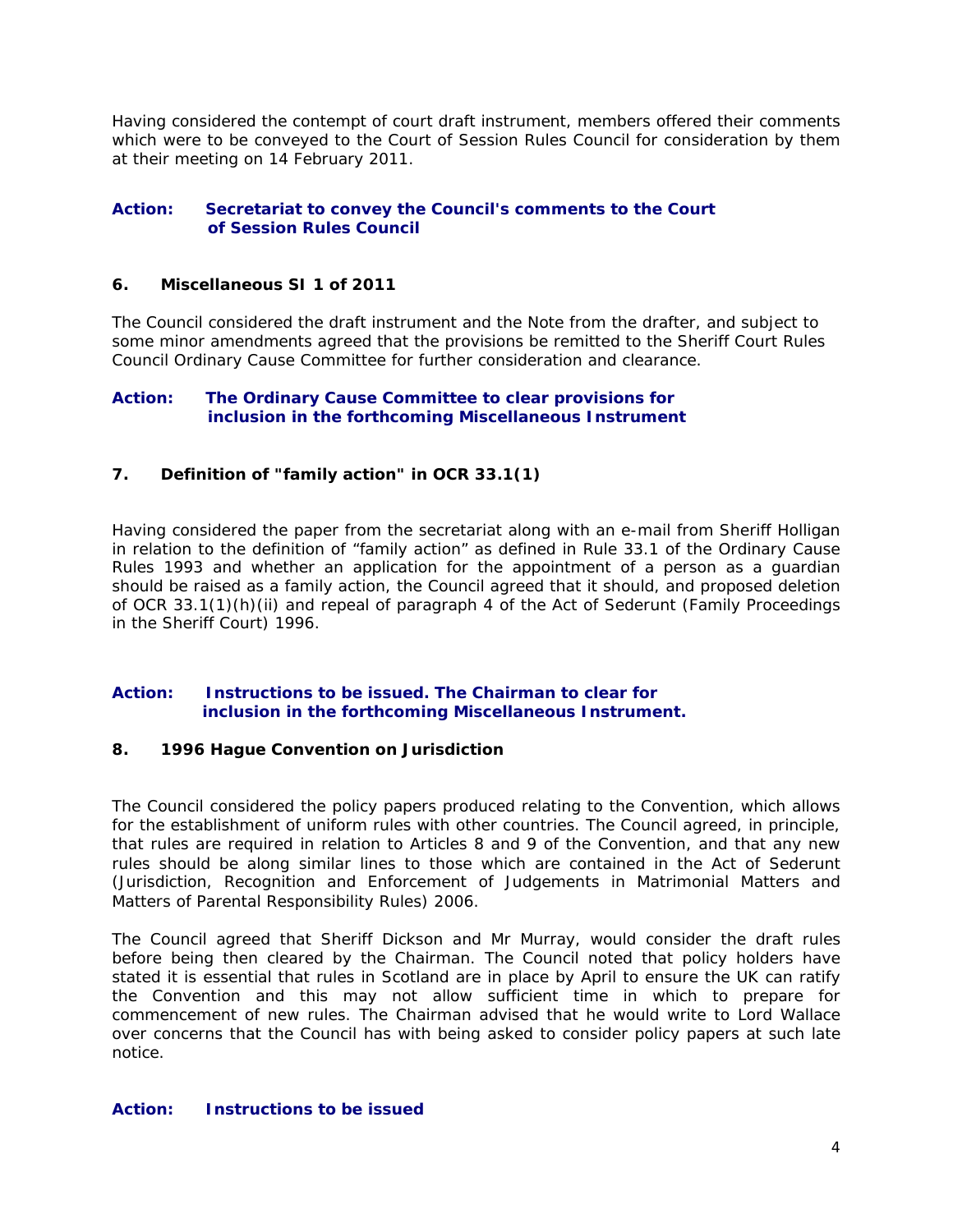# **Sheriff Dickson and Mr Murray to consider the draft rules before then being cleared by the Chairman**

## **9. Business Update**

The Council noted the progress on the items contained within the business update.

# **10. Lay Representation**

Having considered the paper produced by the Secretariat in relation to amendments on lay representation made by the Legal Services (Scotland) Act 2010 the Council formed the view that the new provisions raised a number of significant issues which required time to be considered carefully. Sheriff Principal Taylor expressed concern at the meeting that the suggestion in the Judicial Working Group's report that the court may grant an application for the use of a lay representative at the hearing if satisfied it is in the interests of justice to do so went far further than was ever envisaged by the Civil Courts Review.

The Council agreed that a working group consisting of Sheriff Principal Taylor, Sheriff Dickson, Mr Speirs, Mr McMillan and Ms Smith be set up to consider the issue with its remit being to consider the implications for sheriff court rules in light of section 127 of the Legal Services (Scotland) Act 2010 and to prepare a paper with recommendations for the Council to consider at its next meeting on  $6<sup>th</sup>$  May. The issue of commencement was also discussed and Mr Sandeman confirmed that the intention was to have an enabling provision in place before the Scottish Parliament dissolved. The Chairman advised that he would write to the Lord President explaining the views of the Council.

### **Action: Meeting of working group to be arranged**

### **The Chairman to write to the Lord President**

### **AOCB**

### Membership of the Sheriff Court Rules Council Ordinary Cause Committee

The Council agreed that Mr G Murray and Ms O McShane would now replace Mr d'Inverno and Mr A Johnston respectively as members of the Committee.

### Council Membership

The Chairman advised that Sheriff Principal Taylor would be retiring at the end of April. Members expressed their thanks for all his hard work and wished him well in the future. The Council will be advised of his replacement in due course.